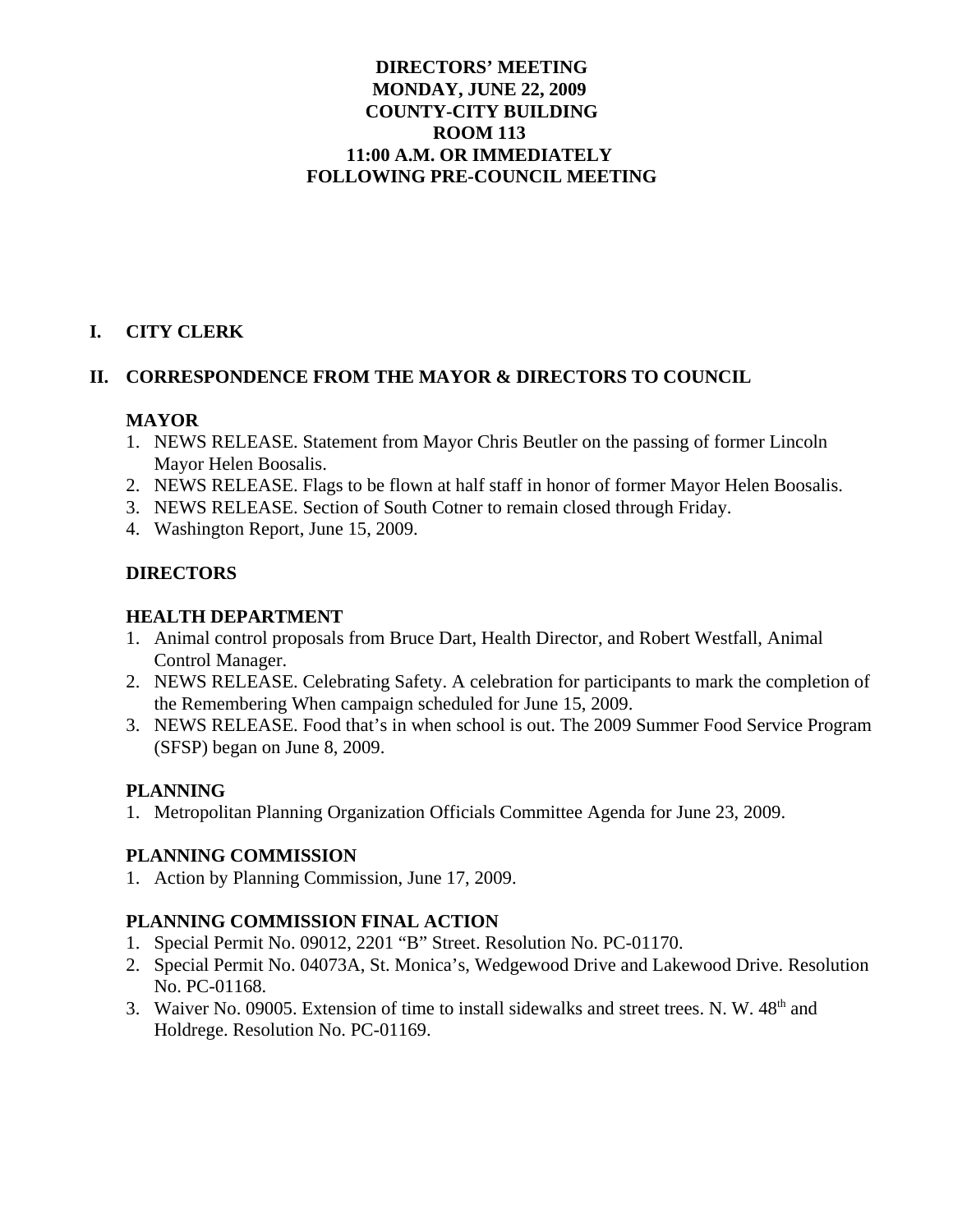## **III. COUNCIL RFI'S & CITIZENS CORRESPONDENCE TO INDIVIDUAL COUNCIL MEMBERS**

## **JONATHAN COOK**

- 1. Request to Greg MacLean, Public Works & Utilities Director RE: West Van Dorn,  $27<sup>th</sup>$  & Hwy 2, and 40th & Hwy 2 (RFI#135 - 06/03/09) **SEE REPLY FROM GREG MACLEAN, PUBLIC WORKS DIRECTOR.**
- 2. Request to Greg MacLean, Public Works & Utilities Director RE: Road at  $1<sup>st</sup>$  & Fletcher (RFI#136 - 06/18/09)

# **IV. CORRESPONDENCE FROM CITIZENS TO COUNCIL**

1. Email from Linda Rohman regarding the unscientific "Taking Charge" survey results and reasons why no consideration should be given the survey.

# **V. ADJOURNMENT**

W:\FILES\CITYCOUN\WP\DA062209.wpdmmm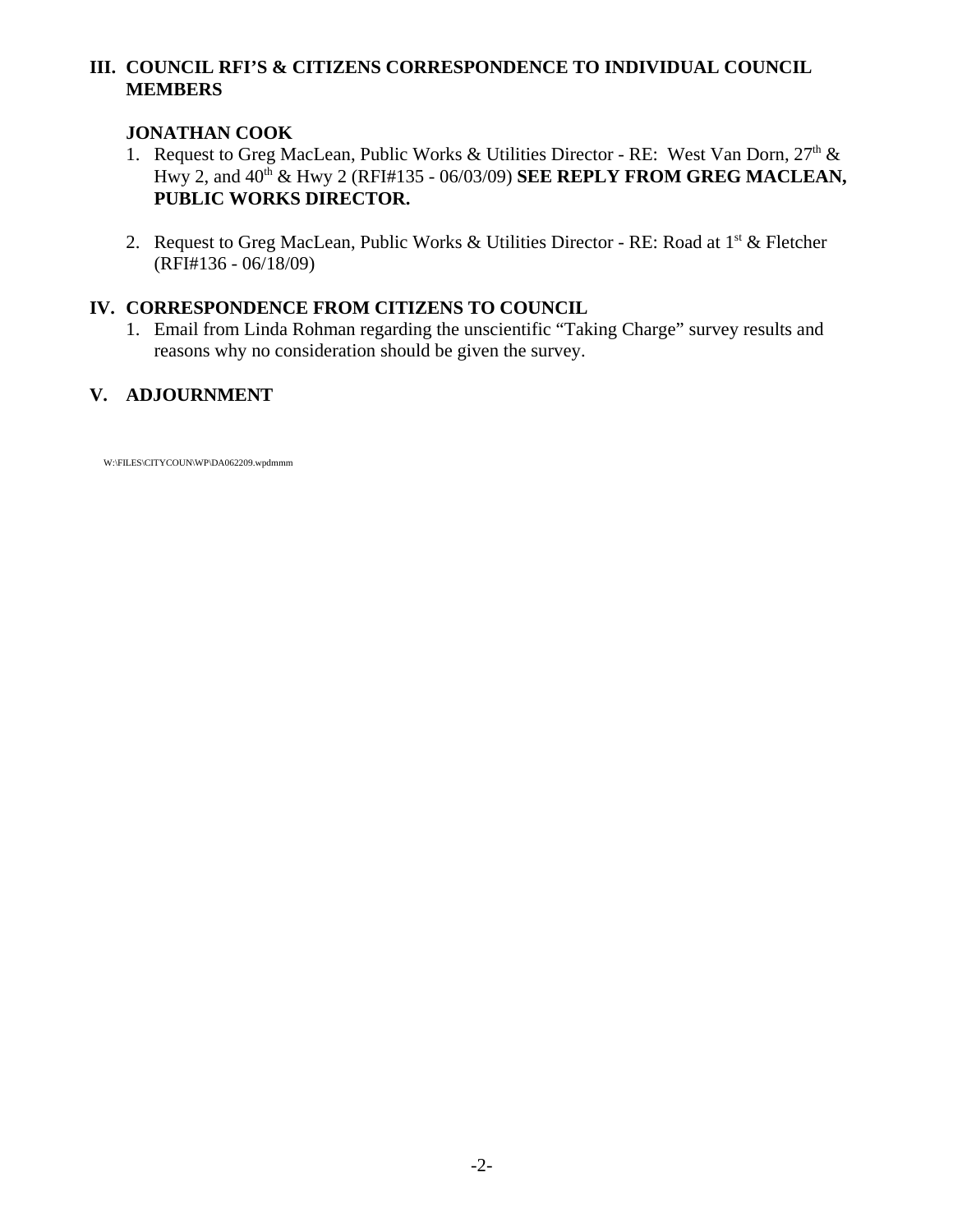## **DIRECTORS' MEETING MINUTES MONDAY, JUNE 22, 2009 11:00 a.m. COUNTY/CITY BUILDING CONFERENCE ROOM 113**

**Council Members Present:** Doug Emery, Chair; John Spatz, Vice-Chair; Jon Camp, Jonathan Cook (arrived at 11:05 a.m.), Eugene Carroll, Jayne Snyder - - - - **Absent:** Adam Hornung

**Others Present:** Rick Hoppe, Trish Owen, Mayor's Office; City Clerk Joan Ross; John Hendry, City Attorney; and Tammy Grammer, City Council Secretary

Mr. Emery opened the meeting at 11:01 a.m. Location Announcement of the Nebraska Open Meetings Act: A Copy of the Nebraska Open Meetings Act is Located on the Wall at the Rear of this Room.

## **I. CITY CLERK** -

City Clerk Joan Ross stated on their Agenda today, Items 7 & 8 will be called together. *[#7, Application of Lincoln Meadows Social Hall, Inc. dba Lincoln Meadows Social Hall for a Class I liquor license at 3235 N. 35th Street.; and #8, Manager application of Frank J. Schmal III for Lincoln Meadows Social Hall, Inc. dba Lincoln Meadows Social Hall at 3235 N. 35th Street.]*

For Item 13, they have a Motion-To-Amend #1 which she just handed out to Council. *[#13, 09R-102, Approving the Fiscal Year 2009 Action Plan: One Year Use of Funds for HUD Entitlement Programs.]*

#### **II. CORRESPONDENCE FROM THE MAYOR & DIRECTORS TO COUNCIL -**

**MAYOR -** No comments from the Mayor's Office.

- 1. NEWS RELEASE RE: Statement from Mayor Chris Beutler on the passing of former Lincoln Mayor Helen Boosalis. - NO COMMENTS
- 2. NEWS RELEASE RE: Flags to be flown at half staff in honor of former Mayor Helen Boosalis. - NO COMMENTS
- 3. NEWS RELEASE RE: Section of South Cotner to remain closed through Friday. NO COMMENTS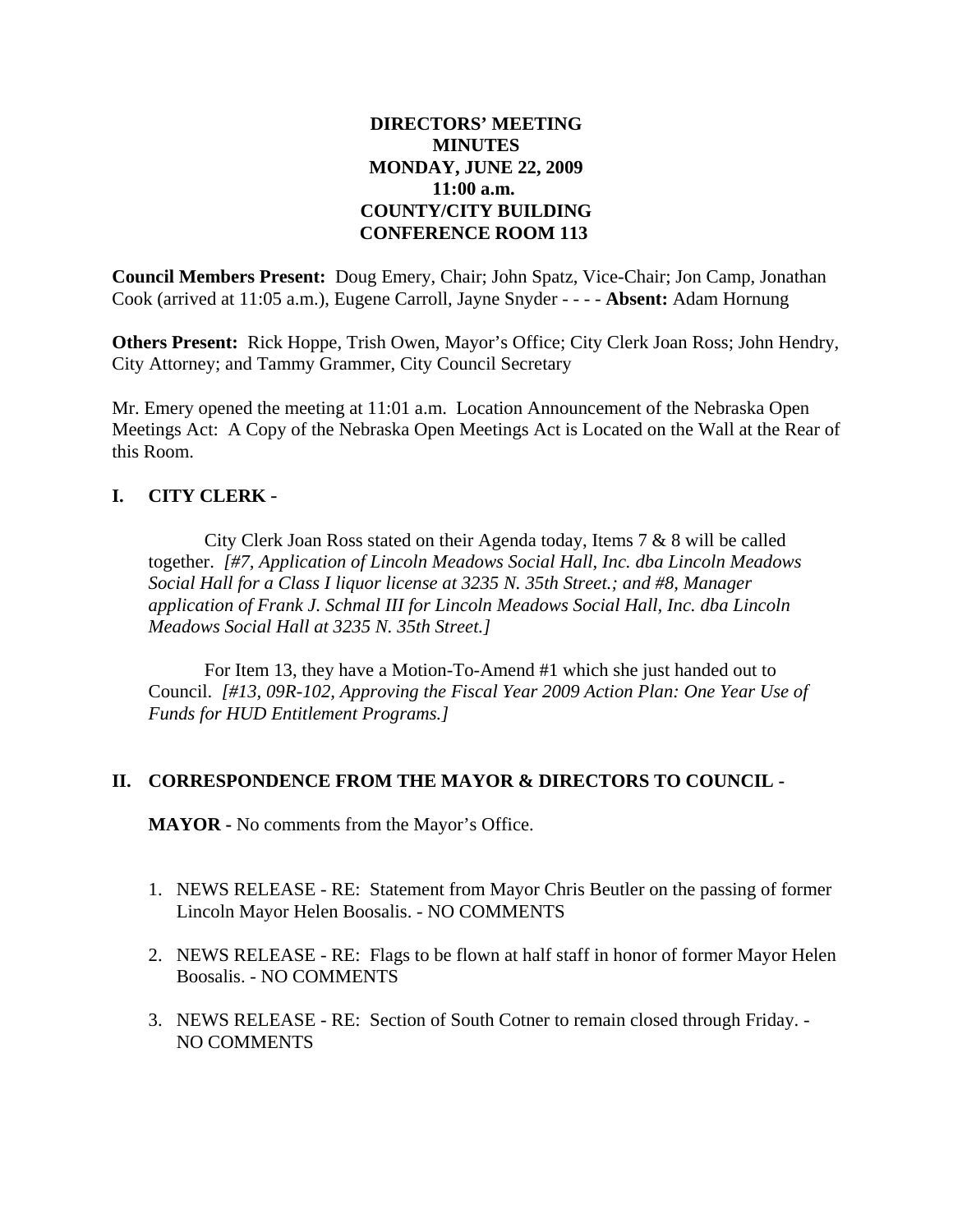4. Washington Report - June 15, 2009. - NO COMMENTS

#### **DIRECTORS -** No comments from Directors.

## **HEALTH -**

- 1. Animal control proposals from Bruce Dart, Health Director, and Robert Westfall, Animal Control Manager. - NO COMMENTS
- 2. NEWS RELEASE RE: Celebrating Safety A celebration for participants to mark the completion of the remembering when campaign scheduled for June 15, 2009. - NO **COMMENTS**
- 3. NEWS RELEASE RE: Food that's in when school is out. The 2009 Summer Food Service Program (SFSP) began on June 8, 2009. - NO COMMENTS

## **PLANNING -**

1. Metropolitan Planning Organization Officials Committee Agenda for June 23, 2009. - NO COMMENTS

## **PLANNING COMMISSION -**

1. Action by Planning Commission - June 17, 2009. - NO COMMENTS

## **PLANNING COMMISSION FINAL ACTION** . . . . .

- 1. Special Permit #09012, 2201 "B" Street Resolution No. PC-01170. NO **COMMENTS**
- 2. Special Permit #04073A, St. Monica's, Wedgewood Drive and Lakewood Drive Resolution No. PC-01168. - NO COMMENTS
- 3. Waiver #09005 Extension of time to install sidewalks and street trees N. W.  $48<sup>th</sup>$  & Holdrege - Resolution No. PC-01169. - NO COMMENTS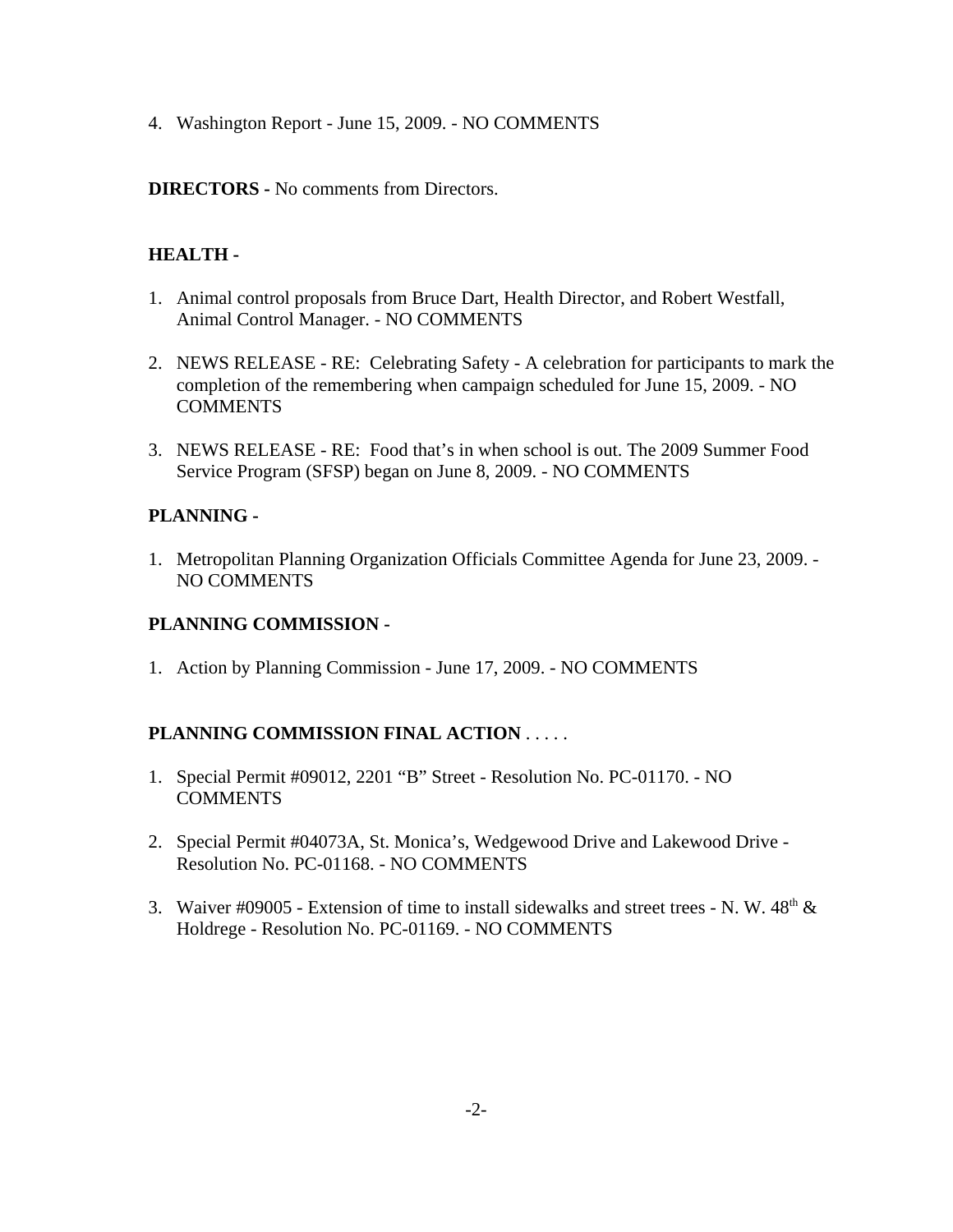#### **III. COUNCIL RFI'S & CITIZENS CORRESPONDENCE TO INDIVIDUAL COUNCIL MEMBERS -**

#### **JON CAMP -**

Mr. Camp asked if anything has changed on the budget meeting schedule? Mr. Hoppe responded no changes. Mr. Emery commented they just sent it out again last week which was up-to-date as of that morning. At this point, he does not anticipate changes to it.

#### **EUGENE CARROLL -** No Comments

#### **JONATHAN COOK** - No Comments

- 1. Request to Greg MacLean, Public Works & Utilities Director RE: West Van Dorn, 27th & Hwy 2, and 40th & Hwy 2 (RFI#135 - 06/03/09). - **1.) SEE RESPONSE FROM GREG MACLEAN, PUBLIC WORKS & UTILITIES DIRECTOR RECEIVED ON RFI#135-06/17/09. - -** NO COMMENTS
- 2. Request to Greg MacLean, Public Works & Utilities Director RE: Road at  $1<sup>st</sup>$  & Fletcher (RFI#136 - 06/18/09). - NO COMMENTS

#### **DOUG EMERY** -

Mr. Emery asked Rick Hoppe if they are going to reschedule the pre-council to next week? Mr. Hoppe replied that's correct and they have material for them which he will email to them this afternoon. The pre-council meeting regarding the Development Services Center (DSC) will be scheduled for next week Monday, June  $29<sup>th</sup>$  at 4:00 p.m., since it is an evening Formal Council Meeting at 5:30 p.m. Mr. Spatz asked if they have an Internal Liquor Committee (ILC) Meeting next Monday? Tammy Grammer stated she will check on it.

#### **ADAM HORNUNG -** No Comments

#### **JAYNE SNYDER -**

Ms. Snyder asked Lynn Johnson (Parks & Recreation Director) if he received a copy of an email that she received from a citizen on the partner issue with disability programs? Mr. Johnson replied he has not seen it yet. Ms. Snyder stated she will give him a copy of it.

#### **JOHN SPATZ -** No Comments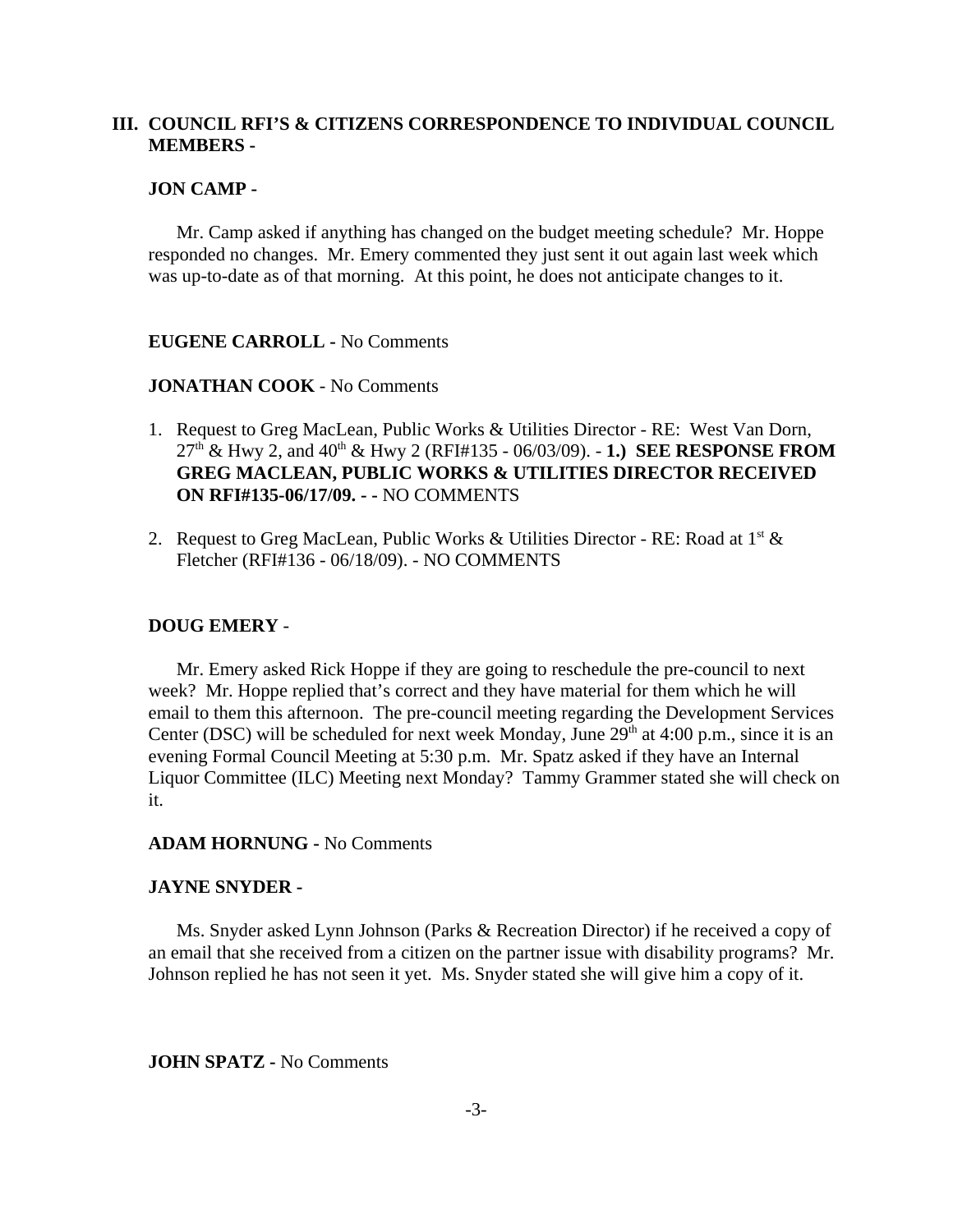#### **IV. CORRESPONDENCE FROM CITIZENS TO COUNCIL -**

1. E-Mail from Linda Rohman - RE: The unscientific "Taking Charge" survey results and reasons why no consideration should be given the survey. - NO COMMENTS

# **ADDENDUM - (For June 22nd)**

**I. CITY CLERK -** None

#### **II. CORRESPONDENCE FROM THE MAYOR & DIRECTORS TO COUNCIL** -

#### **MAYOR -**

- 1. NEWS ADVISORY RE: Mayor Beutler's Public Schedule Week of June 20 through June 26, 2009 - Schedule subject to change. - NO COMMENTS
- 2. NEWS RELEASE RE: Section of South Cotner Expected To Reopen Late Afternoon. - NO COMMENTS
- 3. NEWS RELEASE RE: Work At Bowling Lake May Result In Lower Water Level. NO COMMENTS
- 4. NEWS RELEASE RE: Use Change To Change Your Commute. NO COMMENTS
- 5. NEWS RELEASE RE: Public Invited To Dedication Of Trail and Bridge Over North 27th Street. - NO COMMENTS

**DIRECTORS -** None

## **III. COUNCIL RFI'S & CITIZENS CORRESPONDENCE TO INDIVIDUAL COUNCIL MEMBERS -**

#### **JON CAMP -**

1a. Response E-Mail to Mark Kurtenbach - RE: Old Cheney Road Improvements. - NO **COMMENTS**